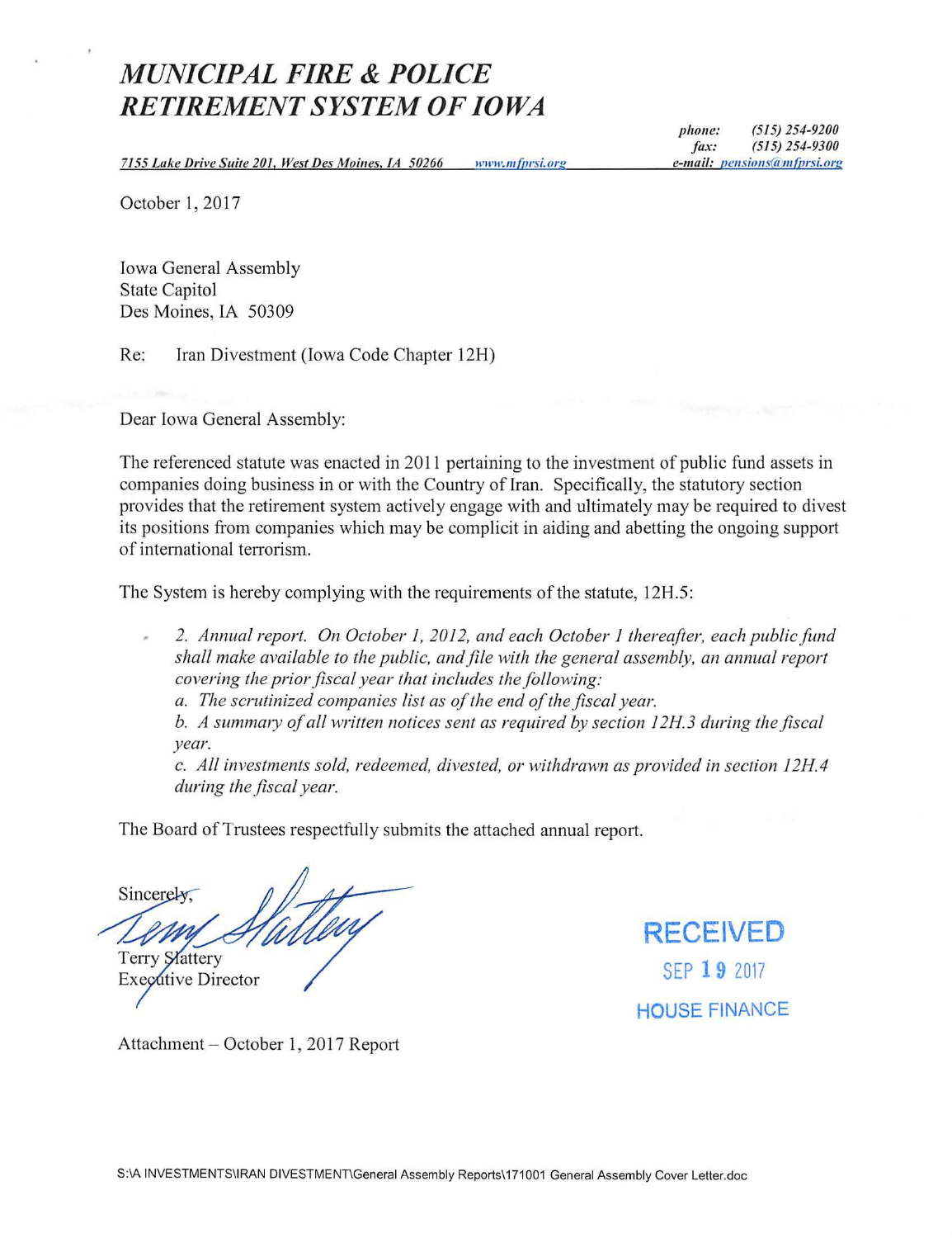## **MFPRSI**

 $\mathcal{L}^{\text{max}}$ 

## Iran Divestment Report

A. Total Universe of Companies Per ldealsWork, Inc.

B. Summary of all written notices sent

C. Total Positions Divested

As of: June 30, 2017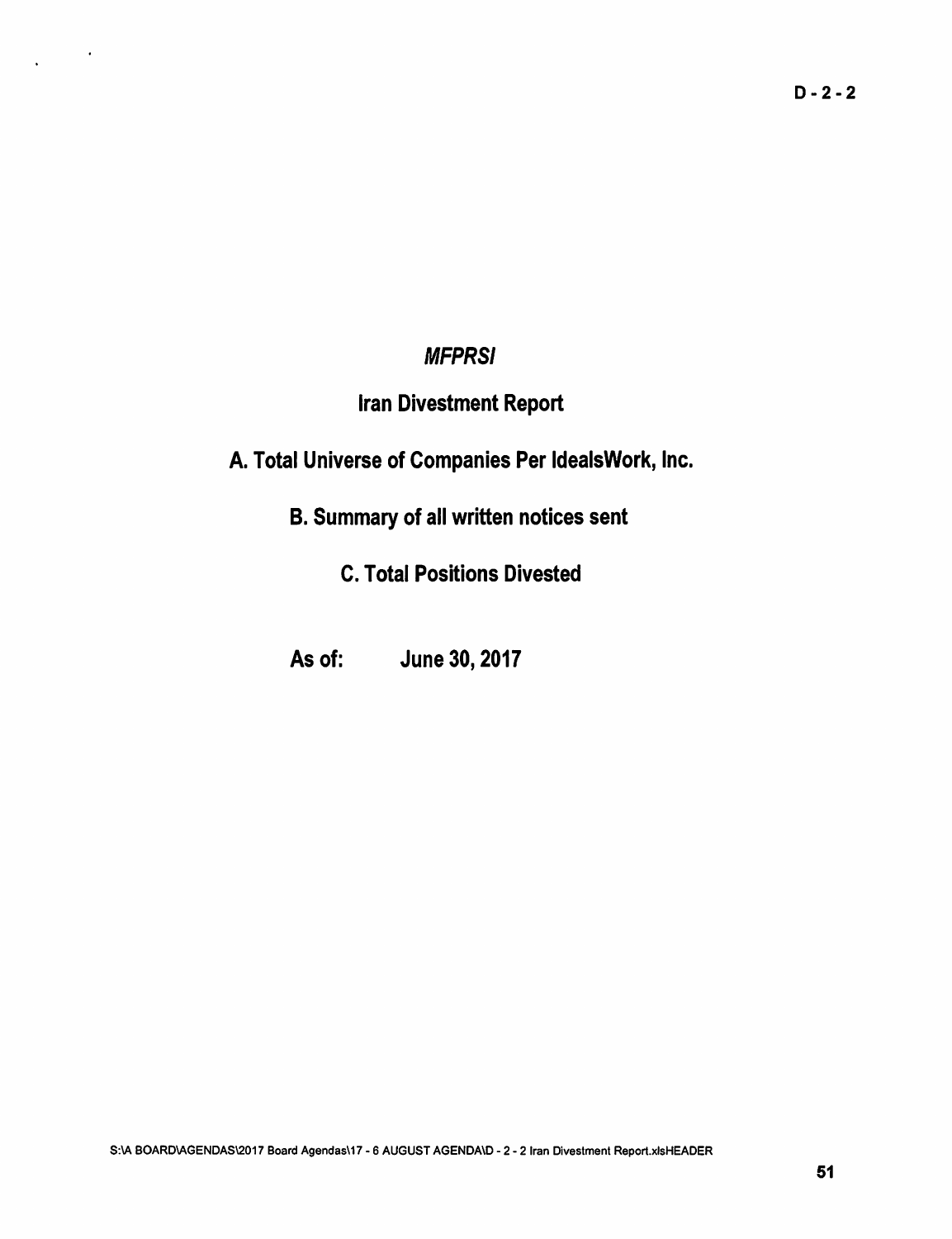A. Total Universe of Companies Per IdealsWork Inc.

 $\sim 10$ 

 $\frac{1}{2} \left( \frac{1}{2} \right) \frac{d^2}{dx^2}$ 

|          |                                                                    | Scrutinized Active/Scrutinized Plan of Substantial     |
|----------|--------------------------------------------------------------------|--------------------------------------------------------|
|          | <b>COMPANY</b>                                                     | Action                                                 |
| 1        | Aban Offshore Ltd.                                                 | <b>Scrutinized Active</b>                              |
| 2        | <b>Alstom SA</b>                                                   | <b>Scrutinized Active</b>                              |
| 3        | Arabian Pipes Co                                                   | <b>Scrutinized Active</b>                              |
| 4        | Biancamano Spa                                                     | <b>Scrutinized Active</b>                              |
| 5        | <b>Bouygues SA</b>                                                 | <b>Scrutinized Active</b>                              |
| 6        | Capital Product Partners LP                                        | Scrutinized Active                                     |
| 7        | Chadormalu Mineral & Ind. Co.                                      | <b>Scrutinized Active</b>                              |
| 8        | China Camc Engineering Co. Ltd                                     | <b>Scrutinized Active</b>                              |
| 9        | China Nonferrous Metal Industry's Foreign Eng. And Const. Co. Ltd. | <b>Scrutinized Active</b>                              |
| 10       | <b>China Oilfield Services</b>                                     | <b>Scrutinized Active</b>                              |
| 11       | China Petroleum & Chemical Corp                                    | Scrutinized Active                                     |
| 12       | China Railway Group Ltd                                            | <b>Scrutinized Active</b>                              |
| 13       | Chiyoda Corporation                                                | <b>Scrutinized Active</b>                              |
| 14       | Daelim Industrial                                                  | <b>Scrutinized Active</b>                              |
| 15       | Daewoo Engineering & Construction                                  | Scrutinized Active                                     |
| 16       | Danieli & C - Officine Meccaniche Spa                              | <b>Scrutinized Active</b>                              |
| 17       | <b>DNO ASA</b>                                                     | <b>Scrutinized Active</b>                              |
| 18       | Energy House Holding Company K.S.C.C.                              | <b>Scrutinized Active</b>                              |
| 19       | Engineers India Ltd.                                               | <b>Scrutinized Active</b>                              |
| 20       | Eni Spa                                                            | <b>Scrutinized Active</b>                              |
| 21       | <b>F.L.Smidth &amp; Co. AS</b>                                     | Scrutinized Active                                     |
| 22       | <b>Gazprom OAO</b>                                                 | <b>Scrutinized Active</b>                              |
| 23       | Glencore plc                                                       | Scrutinized Active                                     |
| 24       | Gruppo Waste Italia SpA                                            | <b>Scrutinized Active</b>                              |
| 25       | Hyundai Engineering & Construction                                 | Scrutinized Active                                     |
| 26       | <b>Hyundal Mobis</b>                                               | Scrutinized Active                                     |
| 27       | <b>Hyundai Motor</b>                                               | Scrutinized Active                                     |
| 28       | Indian Oil Corporation Ltd.                                        | Scrutinized Active                                     |
| 29       | Inpex Corporation                                                  | <b>Scrutinized Active</b>                              |
| 30       | Inter Rao Ues JSC                                                  | <b>Scrutinized Active</b>                              |
| 31       | Japan Drilling Co., Ltd.                                           | <b>Scrutinized Active</b>                              |
| 32       | Japan Petroleum Exploration Co., Ltd.                              | <b>Scrutinized Active</b>                              |
| 33       | Korea Electric Power                                               | <b>Scrutinized Active</b>                              |
| 34       | Kuwait Finance House                                               | <b>Scrutinized Active</b>                              |
| 35       | <b>Maire Tecnimont S.p.A.</b>                                      | <b>Scrutinized Active</b>                              |
| 36       | <b>Marubeni Corporation</b>                                        | Scrutinized Active                                     |
| 37<br>38 | <b>Mitsubishi Materials Corporation</b><br><b>Motor Sich</b>       | <b>Scrutinized Active</b>                              |
| 39       | National Aluminium Co. Ltd.                                        | <b>Scrutinized Active</b><br>Scrutinized Active        |
| 40       | Oil & Natural Gas Corporation Ltd.                                 | <b>Scrutinized Active</b>                              |
| 41       | Oil India Ltd                                                      | <b>Scrutinized Active</b>                              |
| 42       | <b>OMV AG</b>                                                      | <b>Scrutinized Active</b>                              |
| 43       | PetroChina Co. Ltd.                                                | <b>Scrutinized Active</b>                              |
| 44       | <b>PJSC Lukoil</b>                                                 | <b>Scrutinized Active</b>                              |
| 45       | <b>PJSC Tatneft</b>                                                | <b>Scrutinized Active</b>                              |
| 46<br>47 | Polskie Gomictwo Naftowe i Gazownictwo SA<br><b>Posco</b>          | <b>Scrutinized Active</b>                              |
| 48       | Posco Daewoo Corp                                                  | <b>Scrutinized Active</b><br><b>Scrutinized Active</b> |
| 49       | Power Construction Corporation of China, Ltd.                      | <b>Scrutinized Active</b>                              |
| 50       | Poyry Pic                                                          | <b>Scrutinized Active</b>                              |
| 51       | Royal Dutch Shell Pic                                              | <b>Scrutinized Active</b>                              |
| 52       | Shipping Corporation of India Ltd.                                 | <b>Scrutinized Active</b>                              |
| 53       | <b>Siemens AG</b>                                                  | <b>Scrutinized Active</b>                              |
| 54       | Stroytransgaz OAO                                                  | <b>Scrutinized Active</b>                              |
| 55<br>56 | <b>United Aircraft Corporation</b><br>Zio Podolsk Machinery Plant  | <b>Scrutinized Active</b>                              |
|          |                                                                    | Scrutinized Active                                     |
|          |                                                                    |                                                        |

 $\mathcal{L}$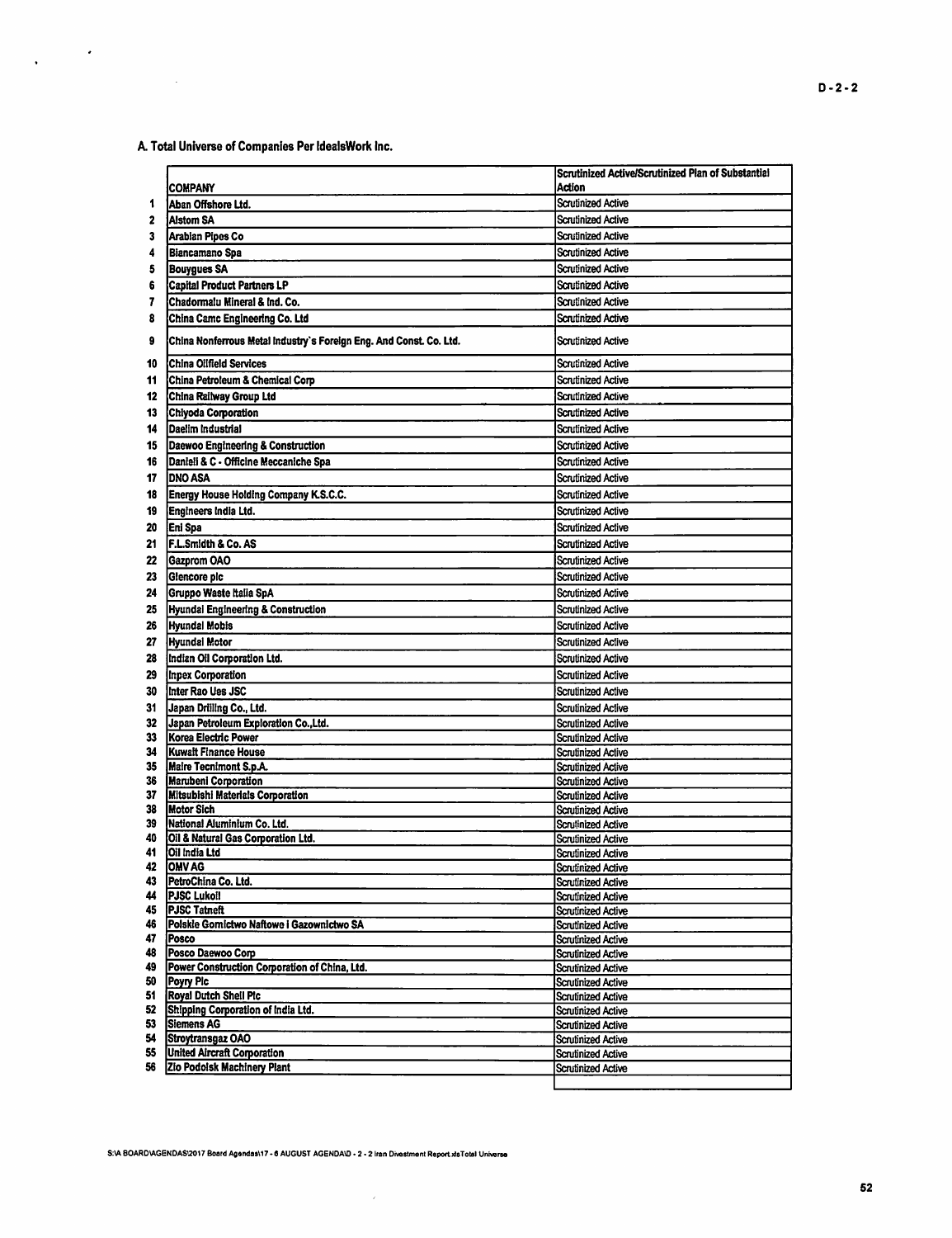$\mathcal{L}^{\pm}$ 

## B. Summary of all written notices

## B. Summary of all written notices

 $\frac{1}{2} \left( \frac{1}{2} \right)$  ,  $\frac{1}{2} \left( \frac{1}{2} \right)$ 

| July 19th, 2016      | MFPRSI mailed out letters to following firms who hold Indirect securities informing them to consider divestment from the<br>companies held.<br>Firms:                                                                                                                                                                              |
|----------------------|------------------------------------------------------------------------------------------------------------------------------------------------------------------------------------------------------------------------------------------------------------------------------------------------------------------------------------|
|                      | SSgA<br><b>Schroders</b>                                                                                                                                                                                                                                                                                                           |
| July 19th, 2016      |                                                                                                                                                                                                                                                                                                                                    |
|                      | MFPRSI mailed letters to the following companies that were held indirectly in the portfolio informing them of possible<br>divestment from the company and to respond within 90 days of the date of letter with any other information they were<br>able to provide.<br>Following up annually with companies that remain on the list |
|                      | Companies:<br><b>Linde AG</b>                                                                                                                                                                                                                                                                                                      |
| August 12th, 2016    | MFPRSI mailed out letters to all firms below with the quarterly "scrutinized companies" list from the IW Financial with<br>response date of August 31, 2016.                                                                                                                                                                       |
|                      | Firms:<br><b>State Street</b><br><b>DFA</b><br><b>Baillie Gifford</b>                                                                                                                                                                                                                                                              |
|                      | Mondrian<br>Aberdeen<br>JP Morgan<br><b>GMO</b>                                                                                                                                                                                                                                                                                    |
|                      | Intech<br>Dodge & Cox<br><b>Schroders</b>                                                                                                                                                                                                                                                                                          |
| September 6th, 2016  | All firms responded to letter with any holdings of securities on "scrutinized companies" list.                                                                                                                                                                                                                                     |
| September 21st, 2016 | MFPRSI mailed out letters to following firms who hold Indirect securities informing them to consider divestment from the<br>companies held.                                                                                                                                                                                        |
|                      | Firms:<br>SSgA<br><b>GMO</b><br><b>Schroders</b>                                                                                                                                                                                                                                                                                   |
| September 21st, 2016 | MFPRSI mailed letters to the following companies that were held indirectly in the portfolio informing them of possible                                                                                                                                                                                                             |
|                      | divestment from the company and to respond within 90 days of the date of letter with any other information they were<br>able to provide.<br>Following up annually with companies that remain on the list                                                                                                                           |
|                      | <b>Companies:</b><br><b>Bouygues Sa</b><br>Daewoo Engineering & Contruction<br>Inter Rao Ues JSC<br>Korea Electric Power<br><b>Siemens AG</b>                                                                                                                                                                                      |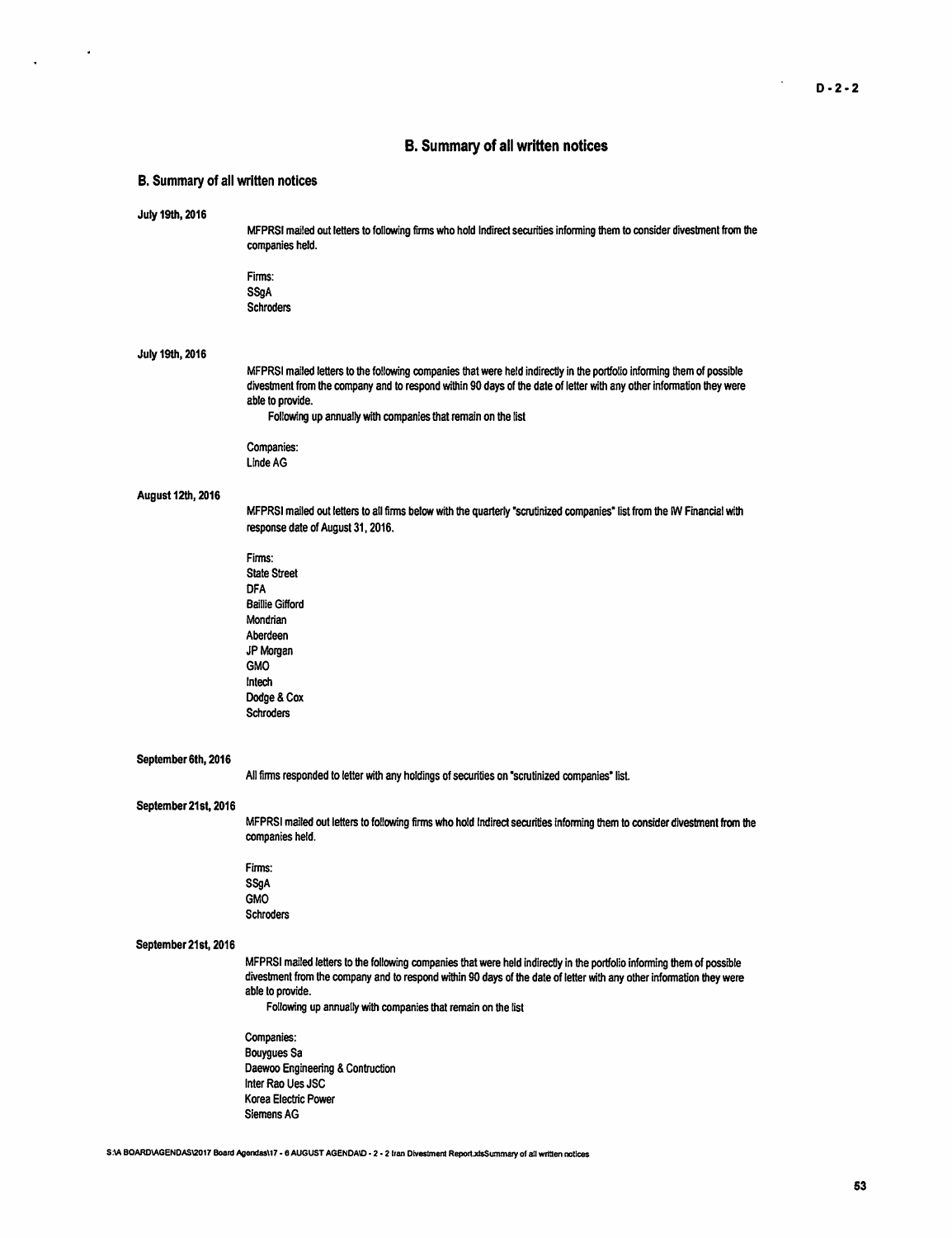#### B. Summary of all written notices

#### September 22nd, 2016

 $\bullet$ 

MFPRSI mailed letters to the following companies that were held indirectly in the portfolio infonning them of possible divestment from the company and to respond within 90 days of the date of letter with any other information they were able to provide.

Following up annually with companies that remain on the list

Companies: Alstom Bharat Petroleum Corporation ltd. China Oilfield Services China Petroleum and Chemical Danieli & C - Officine Meccaniche Spa Doosan Corp Engineers India ltd Eni Spa F.L. Smidth & Co. AS Gail India ltd. Gazprom Glencore Funding Inpex Corp. Japan Drilling Co. Ltd. Japan Petroleum Exploration Co.,Ltd. Linde AG Lukoil Oil Co. Maire Tecnimont Spa Mitsubishi Materials Mitsui & Co. Oil & Natural Gas Corp Ltd OMVAg PetroChina Co. Ltd. Polskie Gomictwo Naftowe i Gazownictwo SA SK Networks Co. Ltd Technip

#### November 17th, 2016

MFPRSI mailed out letters to all firms below with the quarterly "scrutinized companies" list from the IW Financial with response date of November 30, 2016.

Firms: State Street DFA Baillie Gifford Mondrian Aberdeen JP Morgan GMO lntech Dodge& Cox Schroders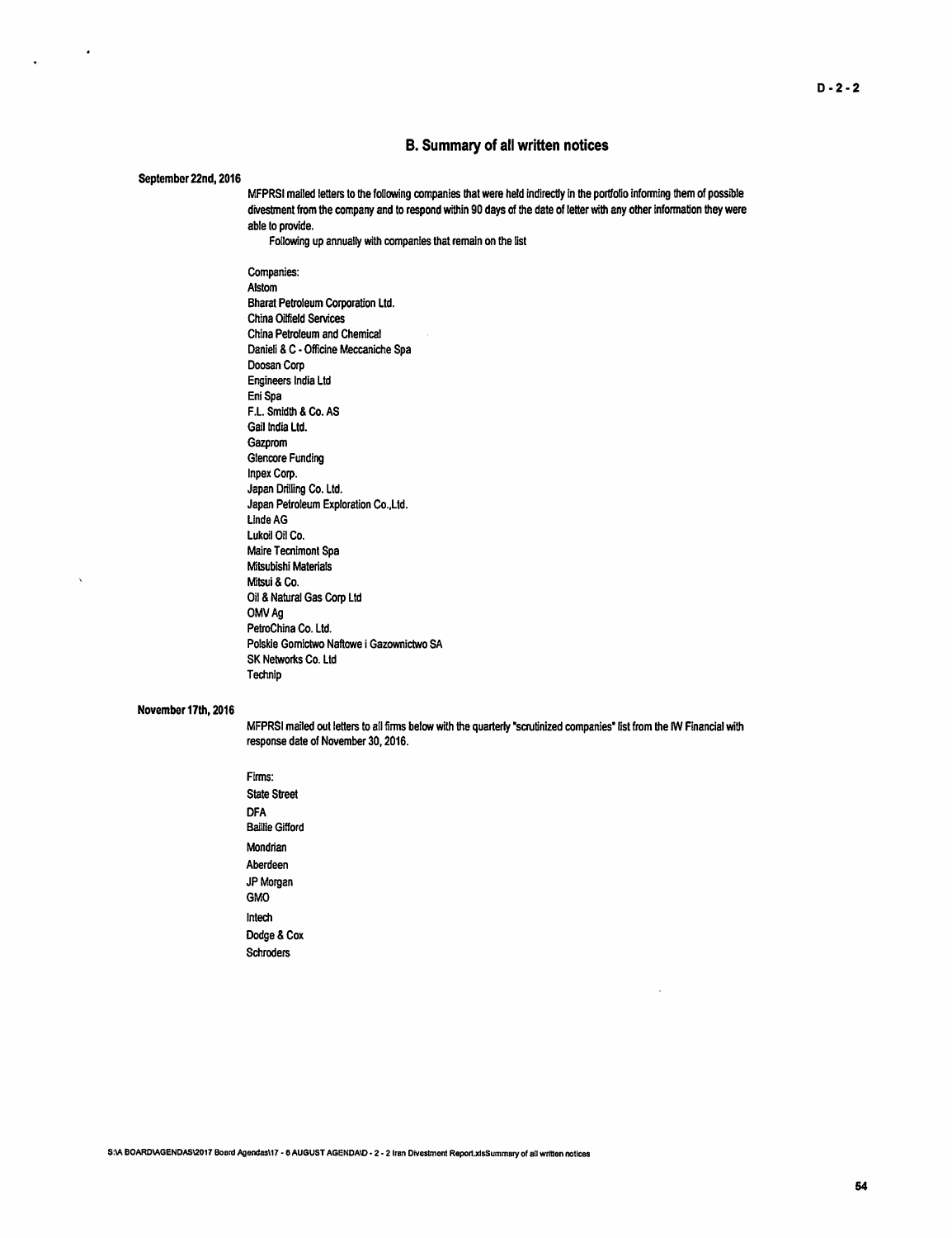### B. Summary of all written notices

 $\Delta_{\rm{max}}$  and  $\Delta_{\rm{max}}$ 

 $\sim$ 

| November 30th, 2016 | All firms responded to letter with any holdings of securities on "scrutinized companies" list.                                                                                                                                                                     |
|---------------------|--------------------------------------------------------------------------------------------------------------------------------------------------------------------------------------------------------------------------------------------------------------------|
| December 16th, 2016 | MFPRSI mailed out letters to following firms who hold Indirect securities informing them to consider divestment from the<br>companies held.                                                                                                                        |
|                     | Firms:                                                                                                                                                                                                                                                             |
|                     | Mondrian                                                                                                                                                                                                                                                           |
|                     | <b>SSgA</b>                                                                                                                                                                                                                                                        |
| December 16th, 2016 |                                                                                                                                                                                                                                                                    |
|                     | MFPRSI mailed letters to the following companies that were held indirectly in the portfolio informing them of possible<br>divestment from the company and to respond within 90 days of the date of letter with any other information they were<br>able to provide. |
|                     | Following up annually with companies that remain on the list                                                                                                                                                                                                       |
|                     | Companies:                                                                                                                                                                                                                                                         |
|                     | Chiyoda Corporation                                                                                                                                                                                                                                                |
|                     | Daelim Industrial                                                                                                                                                                                                                                                  |
|                     | Hyundai Engineering & Construction                                                                                                                                                                                                                                 |
|                     | Hyundai Mobis<br>Hyundai Motor                                                                                                                                                                                                                                     |
|                     | Marubeni Corporation                                                                                                                                                                                                                                               |
|                     | Mitsubishi Materials Corporation                                                                                                                                                                                                                                   |
|                     | Shipping Corporation of India Ltd.                                                                                                                                                                                                                                 |
| February 8th, 2017  |                                                                                                                                                                                                                                                                    |
|                     | MFPRSI mailed out letters to all firms below with the quarterly "scrutinized companies" list from the IW Financial with<br>response date of February 28, 2017.                                                                                                     |
|                     | Firms:                                                                                                                                                                                                                                                             |
|                     | <b>State Street</b>                                                                                                                                                                                                                                                |
|                     | <b>DFA</b><br><b>Baillie Gifford</b>                                                                                                                                                                                                                               |
|                     | Mondrian                                                                                                                                                                                                                                                           |
|                     | Artio                                                                                                                                                                                                                                                              |
|                     | JP Morgan<br><b>GMO</b>                                                                                                                                                                                                                                            |
|                     | Intech                                                                                                                                                                                                                                                             |
|                     | Dodge & Cox<br><b>Schroders</b>                                                                                                                                                                                                                                    |
|                     |                                                                                                                                                                                                                                                                    |
| March 15th, 2017    | All firms responded to letter with any holdings of securities on "scrutinized companies" list.                                                                                                                                                                     |
| March 21th, 2017    | MFPRSI mailed out letters to following firms who hold Indirect securities informing them to consider divestment from the<br>companies held.                                                                                                                        |
|                     | Firms:                                                                                                                                                                                                                                                             |
|                     | <b>GMO</b>                                                                                                                                                                                                                                                         |
|                     | Mondrian                                                                                                                                                                                                                                                           |
|                     | <b>SSgA</b>                                                                                                                                                                                                                                                        |
|                     |                                                                                                                                                                                                                                                                    |

S:\A BOARD\AGENDAS\2017 Board Agendas\17 - 6 AUGUST AGENDA\D - 2 - 2 Iran Divostment Report.xlsSummary of all written noticos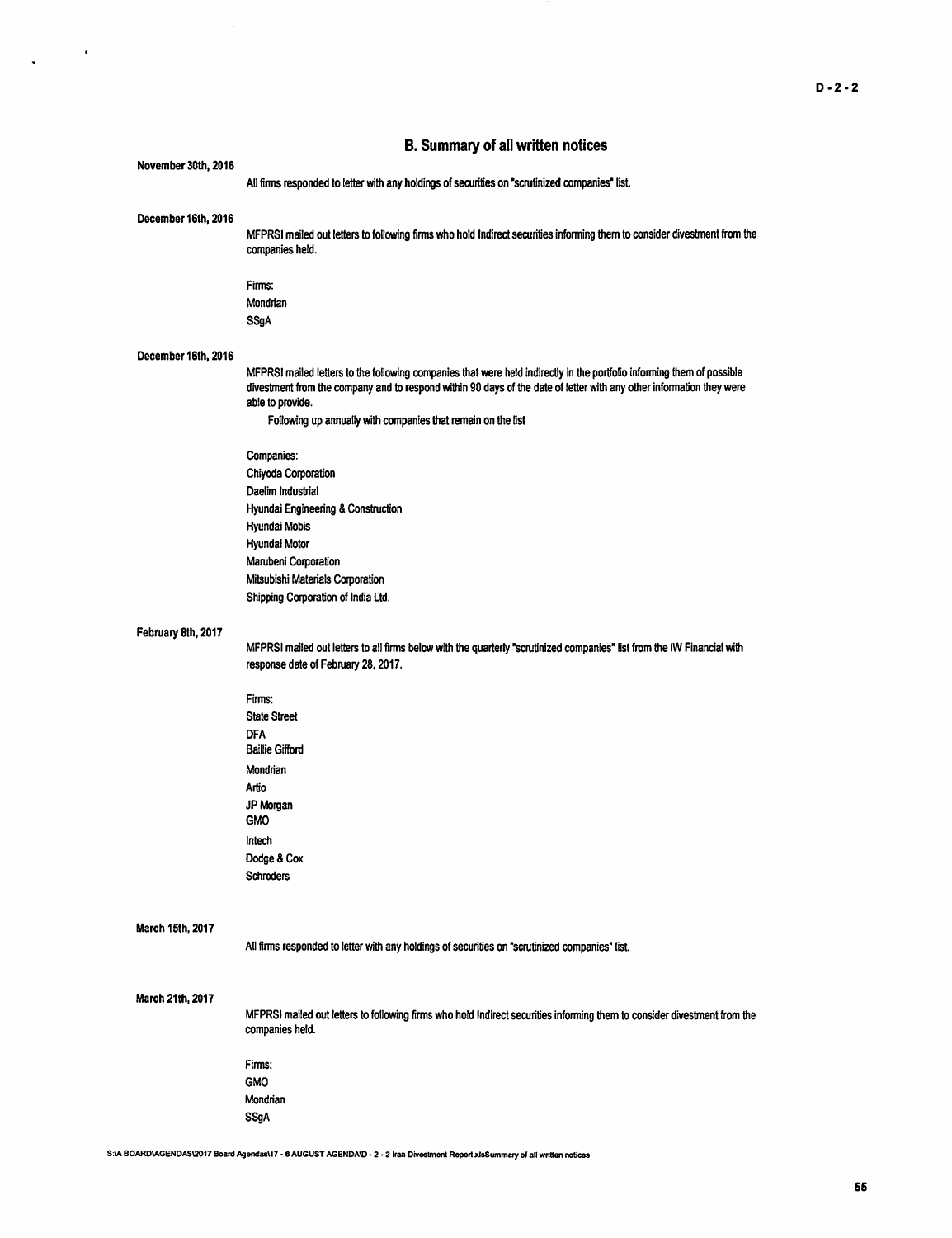## B. Summary of all written notices

 $\frac{1}{2} \left( \frac{1}{2} \right) \frac{1}{2} \left( \frac{1}{2} \right)$ 

| March 21th, 2017 |                                                                                                                                                                                                                                                                    |
|------------------|--------------------------------------------------------------------------------------------------------------------------------------------------------------------------------------------------------------------------------------------------------------------|
|                  | MFPRSI mailed letters to the following companies that were held indirectly in the portfolio informing them of possible<br>divestment from the company and to respond within 90 days of the date of letter with any other information they were<br>able to provide. |
|                  | Following up annually with companies that remain on the list                                                                                                                                                                                                       |
|                  | Companies:                                                                                                                                                                                                                                                         |
|                  | <b>DNO ASA</b>                                                                                                                                                                                                                                                     |
|                  | Indian Oil Corp Ltd                                                                                                                                                                                                                                                |
| May 12th, 2017   |                                                                                                                                                                                                                                                                    |
|                  | MFPRSI mailed out letters to all firms below with the quarterly "scrutinized companies" list from the IW Financial with<br>response date of May 31, 2017.                                                                                                          |
|                  | Firms:                                                                                                                                                                                                                                                             |
|                  | <b>State Street</b>                                                                                                                                                                                                                                                |
|                  | <b>DFA</b><br><b>Baillie Gifford</b>                                                                                                                                                                                                                               |
|                  | Mondrian                                                                                                                                                                                                                                                           |
|                  | Aberdeen                                                                                                                                                                                                                                                           |
|                  | JP Morgan<br><b>GMO</b>                                                                                                                                                                                                                                            |
|                  | Intech                                                                                                                                                                                                                                                             |
|                  | Dodge & Cox                                                                                                                                                                                                                                                        |
|                  | <b>Schroders</b>                                                                                                                                                                                                                                                   |
|                  |                                                                                                                                                                                                                                                                    |
|                  |                                                                                                                                                                                                                                                                    |
| May 31st, 2017   |                                                                                                                                                                                                                                                                    |
|                  | All firms responded to letter with any holdings of securities on "scrutinized companies" list.                                                                                                                                                                     |
|                  |                                                                                                                                                                                                                                                                    |
| March 21th, 2017 | MFPRSI mailed out letters to following firms who hold Indirect securities informing them to consider divestment from the<br>companies held.                                                                                                                        |
|                  | Firms:                                                                                                                                                                                                                                                             |
|                  | Mondrian                                                                                                                                                                                                                                                           |
|                  | SSgA                                                                                                                                                                                                                                                               |
|                  |                                                                                                                                                                                                                                                                    |
| June 8th, 2017   | MFPRSI mailed letters to the following companies that were held indirectly in the portfolio informing them of possible                                                                                                                                             |
|                  | divestment from the company and to respond within 90 days of the date of letter with any other information they were                                                                                                                                               |
|                  | able to provide.                                                                                                                                                                                                                                                   |
|                  | Following up annually with companies that remain on the list                                                                                                                                                                                                       |
|                  | Companies:                                                                                                                                                                                                                                                         |
|                  | Korea Electric Power                                                                                                                                                                                                                                               |
|                  | Posco Daewoo Corp.                                                                                                                                                                                                                                                 |
|                  | Royal Dutch Shell Plc                                                                                                                                                                                                                                              |